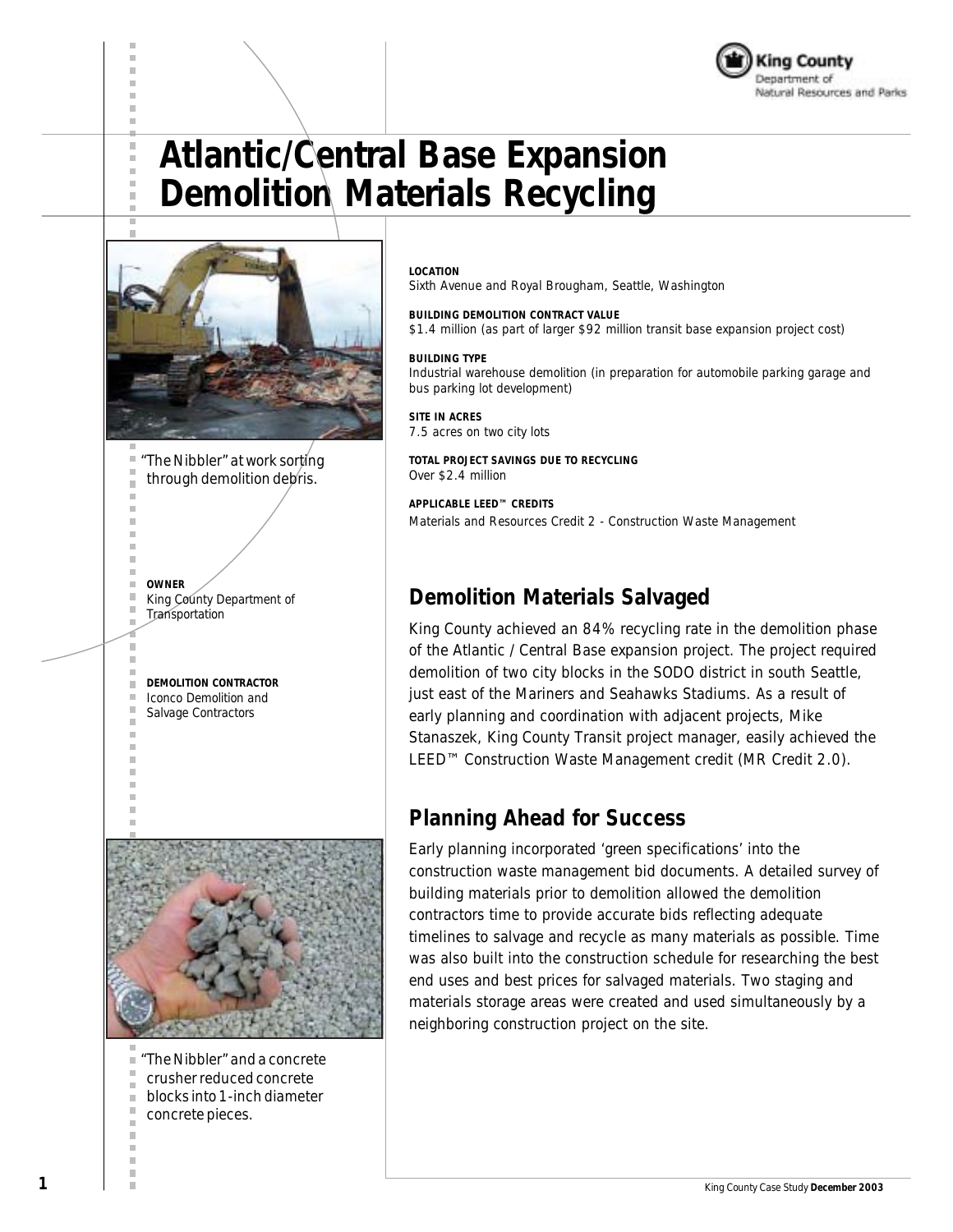



Î. Î.

> *"The crushed concrete readily achieved specified compaction criteria for use as select backfill for construction of a 5-story parking garage.*

### **Project Background**

In 2001 King County Executive Ron Sims established the Green Building Initiative directing county projects to lead by example in promoting green building practices on its projects. The Transit Division has demonstrated this leadership in its approach to the Atlantic/ Central Base expansion project.

The Atlantic/ Central Base expansion will allow King County Transit to house more than 550 buses in the new facility. This is a 50 percent increase over its present capacity of 370. The \$92 million project is scheduled for completion in 2007. The project began in early 2003 with the demolition and salvage of two city blocks of old warehouses to make way for the new Atlantic/ Central Base Parking Garage and Bus Parking area. The principles of reuse and recycling embodied in the Green Building Initiative guided the deconstruction project.

### **Project Recycling at a Glance**

| <b>Material</b>                     | Volume             | Weight<br>(tons) | Recycling -<br><b>Reuse Rate</b> | Recycled<br>Material<br>Value | <b>End Use</b>                 |
|-------------------------------------|--------------------|------------------|----------------------------------|-------------------------------|--------------------------------|
| <b>LEED Recycled Materials</b>      |                    |                  |                                  |                               |                                |
| Concrete (150 lb/cubic foot)        | 7,455 cubic yards  | 15,000           | 100%                             | \$59,640                      | Used on project site           |
| Steel                               | N/A                | 285              | 100%                             | \$11,400                      | Sold for recycling             |
| Copper                              | N/A                | 15               | 100%                             | \$9,000                       | Sold for recycling             |
| Old growth timber Douglas Fir       | 200,000 board feet | 292              | $100\%$                          | $$1.1$ million                | Sold for re-milling and resale |
| <b>Total LEED Recycled Material</b> | N/A                | 15,592           | 84%                              | \$1,180,040                   |                                |
| <b>Landfilled Materials</b>         |                    |                  |                                  |                               |                                |
| Mixed Debris, Regulated Waste       | N/A                | 3,000            | Not Applicable                   | (135,000)                     | Landfilled                     |
|                                     |                    |                  |                                  |                               |                                |
| Non LEED Recycled Material          |                    |                  |                                  |                               |                                |
| Soil (LEED™ excludes soil)          | 8,000 cubic yards. | 12,000           | 100%                             | \$o Break Even                | Re-used on nearby site         |

m.

Ì. i. D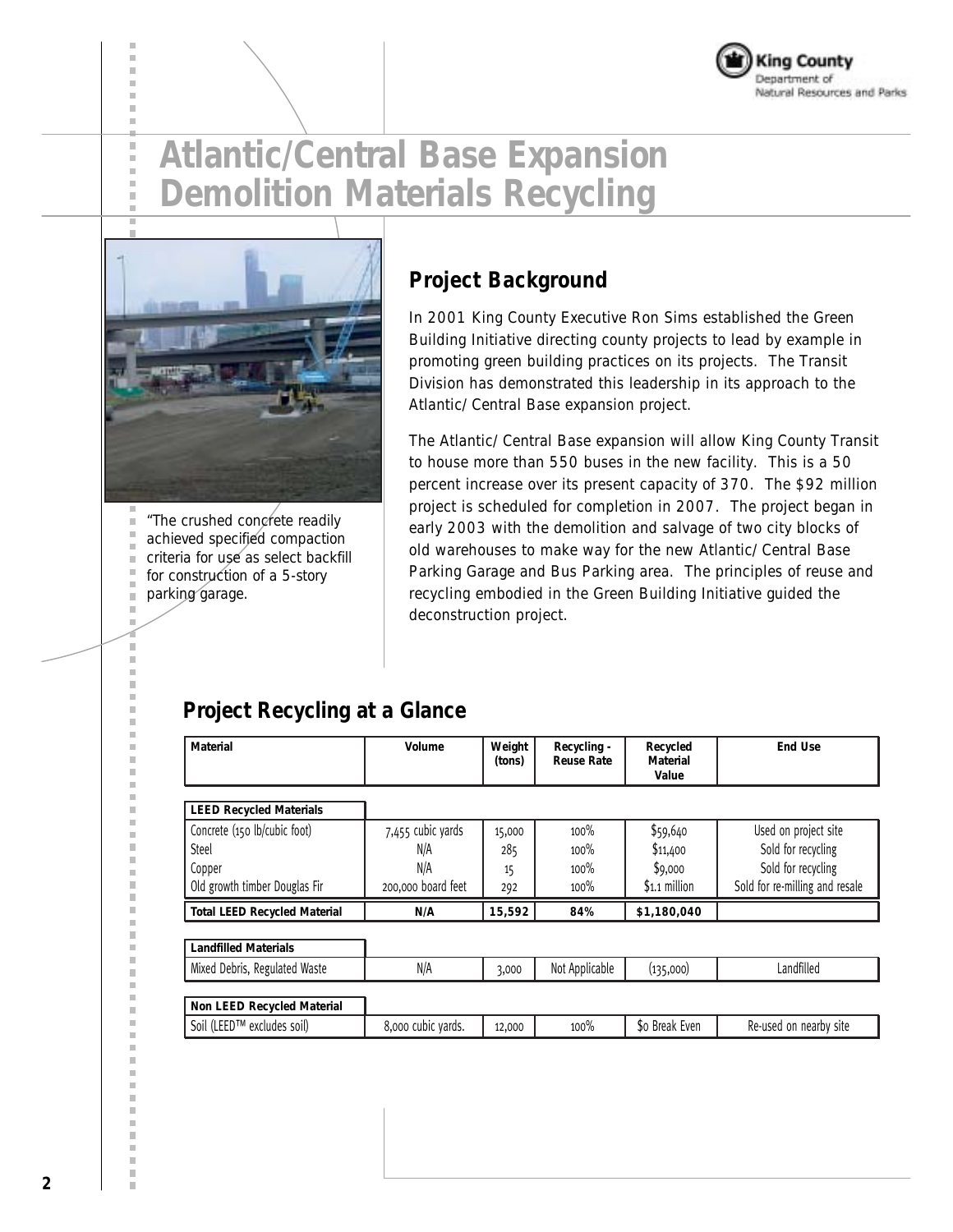

#### **Recycling Successes**

**Concrete**

**Steel and Copper**

**Old growth timber Wood Beams**

Careful planning minimized the length of time for traffic disruption on the city avenue next to the building. Using a piece of heavy equipment called 'The Nibbler' and a rock crusher mobilized to the site, a total weight of 15,000 tons of large blocks of demolished concrete were reduced in size to one inch for use as aggregate fill material. Five thousand cubic yards of the crushed concrete was stockpiled for use as select backfill for construction of a five story parking garage. The material readily achieved specified compaction criteria. The remaining 2,500 cubic yards will be used as sub base for construction of a new bus parking yard. The salvaged 7,500 cubic yards of concrete was valued at \$60,000.

Metals were also salvaged from the buildings. Approximately 285 tons of steel and 15 tons of copper were sold, generating \$20,000 in revenue.

The most extraordinary material salvaged from the demolition was dozens of rare old growth timber Douglas fir beams. The prized 80 year old ceiling beams, measuring 2 x 3 feet and 40 to 60 feet long, were removed prior to demolishing the concrete walls. In total, 200,000 board feet (292 tons) of high grade select timbers with no knots or cracks were salvaged. The contractor did not release the price for the timbers, but based on pricing of \$5.50 per board foot for similar material, these rare, old growth timber Douglas fir beams were worth an estimated \$1.1 million.



п

×

ш m.  $\mathbb{R}^d$ 

п п п

 $\mathbb{R}^d$ 

ш  $\mathbb{R}^d$  $\mathbb{R}^d$ ш  $\bar{\alpha}$  $\overline{\phantom{a}}$ I.

*Old growth timber beams were removed from the building to preserve their high value.*

> *Demolition Contractor Iconco Demolition and Salvage Contractors Reef Anderson - Vice President 5409 Ohio Avenue South Seattle, WA 98134 (206) 763-0900 www.iconco-inc.com*



*60 foot long old growth timber beams ready for shipping and minor re-milling.*